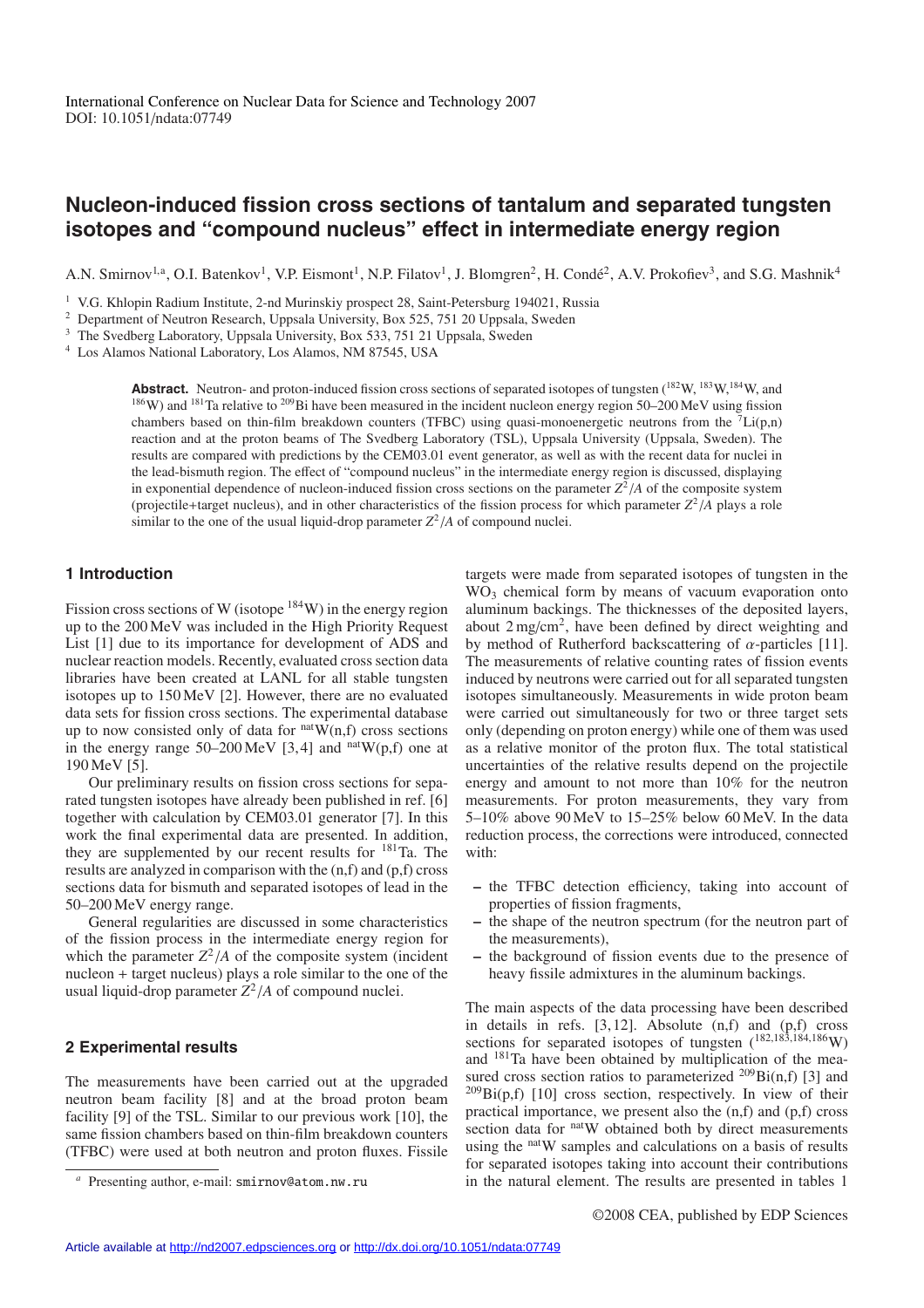**Table 1.** Neutron-induced fission cross sections.

| $E_n$          | 182W            | $^{183}\mathrm{W}$ | 184W              | $186\mathrm{W}$   | $natW$ exp.     | $natW$ calc.    |
|----------------|-----------------|--------------------|-------------------|-------------------|-----------------|-----------------|
| MeV            | mb              | mb                 | mb                | mb                | mb              | mb              |
| $46.6 \pm 1.0$ | ${}_{0.003}$    |                    | < 0.006           | < 0.0016          | < 0.0040        |                 |
| $65.1 + 1.7$   | $0.035 + 0.004$ | $0.027 \pm 0.003$  | $0.021 \pm 0.002$ | $0.009 \pm 0.001$ | $0.020 + 0.010$ | $0.020 + 0.002$ |
| $74.1 + 1.4$   | $0.071 + 0.009$ | $0.065 \pm 0.008$  | $0.039 \pm 0.005$ | $0.023 + 0.007$   | $0.042 + 0.009$ | $0.046 + 0.007$ |
| $94.6 \pm 1.2$ | $0.26 + 0.03$   | $0.19 + 0.02$      | $0.14 + 0.02$     | $0.071 + 0.008$   | $0.14 + 0.02$   | $0.16 \pm 0.02$ |
| $142.5 + 3.1$  | $1.0 + 0.1$     | $0.64 + 0.09$      | $0.62 \pm 0.08$   | $0.33 + 0.05$     | $0.56 \pm 0.08$ | $0.64 \pm 0.09$ |
| $172.4 + 3.0$  | $1.4 + 0.2$     | $1.16 + 0.13$      | $1.0 + 0.1$       | $0.48 + 0.06$     | $1.04 + 0.15$   | $0.96 + 0.11$   |

**Table 2.** Proton-induced fission cross sections.

| $E_{p}$         | $^{182}$ W          | $\overline{^{183}W}$ | 184W                | $^{186}\mathrm{W}$  | $^{181}$ Ta       | $n$ at W $exp$ . | $\mu$ <sup>nat</sup> W calc. |
|-----------------|---------------------|----------------------|---------------------|---------------------|-------------------|------------------|------------------------------|
| MeV             | mb                  | mb                   | mb                  | mb                  | mb                | mb               | mb                           |
| $40.4 \pm 0.2$  | $0.0048 \pm 0.0007$ | $0.0045 \pm 0.0007$  | $0.0041 \pm 0.0006$ | $0.0026 \pm 0.0004$ | -                 | -                | $0.0039 + 0.0006$            |
| $43.5 \pm 0.9$  | $0.011 \pm 0.002$   | $0.0104 + 0.0017$    | $0.0087 \pm 0.0014$ | $0.0045 + 0.0008$   |                   |                  | $0.008 \pm 0.001$            |
| $59.2 \pm 1.0$  | $0.09 \pm 0.02$     | $0.07 \pm 0.01$      | $0.039 \pm 0.007$   | $0.024 \pm 0.005$   |                   | $0.050\pm0.006$  | $0.054 \pm 0.006$            |
| $64 \pm 1.0$    |                     |                      |                     |                     | $0.039 \pm 0.017$ |                  |                              |
| $93.2 \pm 1.0$  | $1.24 \pm 0.17$     | $0.88 \pm 0.12$      | $0.62 \pm 0.09$     | $0.34 \pm 0.04$     | $0.36 \pm 0.07$   | $0.71 \pm 0.10$  | $0.74 \pm 0.10$              |
| $130.5 \pm 1.0$ | $2.93 \pm 0.35$     | $2.2 \pm 0.3$        | $1.8 + 0.2$         | $0.98 \pm 0.12$     | $0.94 \pm 0.18$   | $1.98 \pm 0.23$  | $1.92 \pm 0.23$              |
| $166 \pm 1.0$   |                     |                      |                     |                     | $1.53 \pm 0.23$   |                  |                              |
| $169.6 \pm 1.0$ | $4.85 \pm 0.58$     | $3.9 \pm 0.5$        | $3.2 \pm 0.4$       | $2.0 \pm 0.2$       | $1.91 \pm 0.28$   | $3.5 \pm 0.4$    | $3.4 \pm 0.4$                |



Fig. 1. The (n,f) and (p,f) cross sections of <sup>182</sup>W, <sup>183</sup>W, <sup>184</sup>W, <sup>186</sup>W and <sup>181</sup>Ta(p,f) versus incident nucleon energy. Symbols are experimental results of the present work, and curves are results of calculations by the CEM03.01 event generator.

and 2 and are shown in figure 1 (only for tungsten isotopes and Ta).

In figure 1 the experimental data are compared with the results of updated calculations for tungsten isotopes by the CEM03.01 event generator [7]. It is seen that the calculations agree satisfactory with the (p,f) data, while problems are seen in description of the (n,f) data. At present this is an open question of CEM03.01 still to be solved.

### **3 Isotopic dependence of the cross sections**

A low contribution of the shell correction (∼1 MeV) to the fission barrier (∼30 MeV) and a large deformation ( $\beta \approx 0.25$ ) for the tungsten isotopes distinguish them significantly from the lead isotopes studied earlier. The latter are of spherical

shape and have the largest microscopic contribution to the barrier of all nuclei (∼15 MeV). Thus, the tungsten isotopes can be considered as representatives of the typical liquid-drop fission.

It is seen from the figure 1 that the values of the (n,f) and (p,f) cross sections increase with decrease of the isotope mass number and with the energy of incident particles increase. On the other hand, the cross section ratios for tungsten isotopes to one of them become approximately constant with the incident nucleon energy increase. The values of these ratios were used for estimation of the difference in the fission barriers for neighbouring isotopes:  $B_f(A - 1) - B_f(A)$ . Using the same approach which we applied in ref. [13] for lead isotopes, we have obtained the following values:  $\approx 0.55$  MeV for neutrons and  $\approx 0.50 \,\text{MeV}$  for protons. These differences are close to those obtained for the lead isotopes (0.38 MeV for neutrons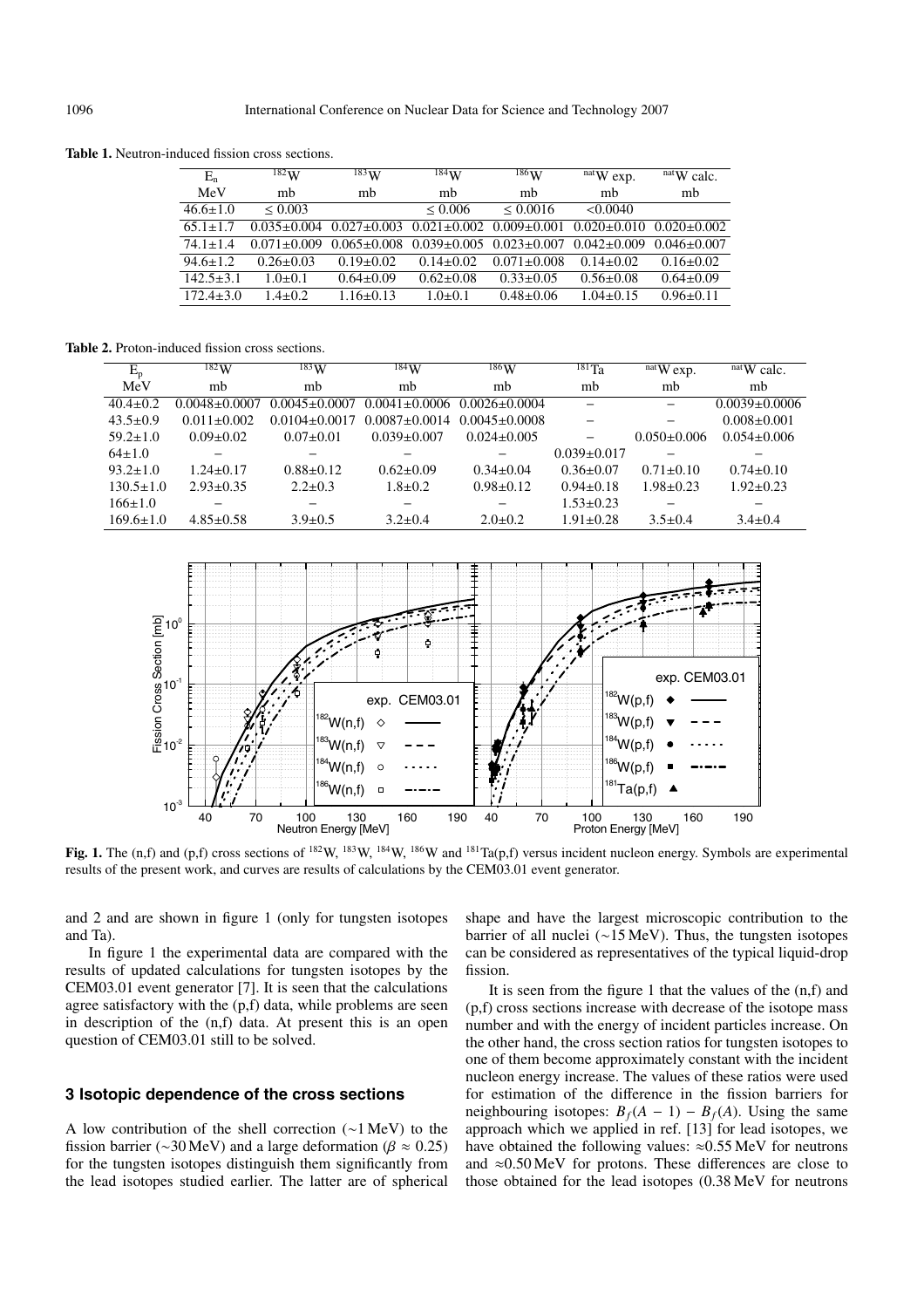and  $\approx 0.30 \,\text{MeV}$  for protons) in ref. [13] and seem to be too large for liquid-drop fission. At present it is hard to make a conclusion whether this fact is a result of coarseness of the present suppositions (simplified relation for fission cross section, averaging on wide spectrum of fissioning nuclei) or it has a physical sense. More detailed calculations are necessary.

#### **4 Comparison of the (p,f) and (n,f) cross sections**

The dependence of the  $(p,f)/(n,f)$  cross section ratio on the parameter  $Z^2/A$  of a target nuclei was first studied in ref. [14] for a range of nuclei from Ta to Np. It has been observed that the  $\sigma_{\textit{nf}}/\sigma_{\textit{nf}}$  ratio depends strongly on the incident nucleon energy in the low-energy region (20–70 MeV) and then approaches a plateau slowly. In figure 2, up-to-date results for the incident nucleon energy of about 180 MeV are shown. It is seen that the  $\sigma_{pf}/\sigma_{nf}$  ratio increases with the  $Z^2/A$  parameter decrease. However, it is also seen that the dependency is not monotonous, but it has a "hollow" in transition from the lead isotopes group to the tungsten one. This effect has been predicted earlier in ref. [15] and was ascribed to connection of the fission cross section ratio with a value of the fission barrier. The fission barrier changes weakly for heavy actinide nuclei, increases rapidly in the region of lighter nuclei and reaches a maximum value for 208Pb due to large value of the shell correction to the liquid-drop barrier. Since the shell correction decreases, the barrier reaches a plateau that can lead to slowing down of the  $\sigma_{pf}/\sigma_{nf}$  rise in the region of tungsten.



**Fig. 2.** The  $(p,f)/(n,f)$  cross section ratios versus parameter  $Z^2/A$  of the target nucleus.

## **5 Effect of "compound nucleus" in intermediate energy region.**

Comparative analysis of data on (p,f) and (n,f) cross sections for <sup>205</sup>Tl, <sup>204,206–208</sup>Pb and <sup>209</sup>Bi in the energy range up to about 180 MeV [10] and results of the present work has given an additional confirmation of a regularity we recently observed in ref. [16], which can be interpreted as an effect



**Fig. 3.** The (n,f) and (p,f) cross sections versus parameter  $Z^2/A$  of the composite system for the different incident nucleon energies.

of "compound nucleus" in intermediate energy region. The regularity is an equality of fission cross sections (within experimental errors, 10–20%) in reactions of nuclei with protons and neutrons, characterizing by composite systems with the same sum charge, Z, and mass, A, at the same energy of incident particles.

In figure 3 the dependences are presented of the  $(n,f)$ and  $(p,f)$  cross sections for nuclei from  $181$ Ta to  $209$ Bi on the parameter  $Z^2/A$  of a composite system. It is seen from figure 3 an exponential character of the dependences – straight lines in semi-logarithmic scale, the slope of which is decreases with the projectile energy increase. Thus the dependency of the fission cross section values in these reactions is traced analogously to the dependence of the fission probability on the parameter  $Z^2/$ *A*of the compound nucleus:

$$
P_f \sim \exp\{-[B_f(Z^2/A) - B_n]/T\},\
$$

where  $B_f$  and  $B_n$  are the fission barrier and neutron binding energy, respectively, and *T* is the temperature of an excited nucleus. Increase of the temperature, which results from increasing projectile energy, thus leads to a weakening of the dependence of the fission probability on the parameter  $Z^2/A$ .

The effect is seen in other earlier observed properties of the fission process induced by intermediate energy nucleons too. In particular, as it was already discussed in section 4, the (p,f) cross sections exceed the (n,f) ones systematically. Fission fragment angular anisotropy in intermediate energy region show a similar behaviour for proton- and neutroninduced fission [17].

Recently, measured fragment mass distributions in the fission of  $^{232}$ Th,  $^{238}$ U,  $^{235}$ U and  $^{237}$ Np, induced by protons with energies of 50 and 96 MeV, have been compared with calculations from the code TALYS [18, 19] and experimental data on neutron-induced fission of  $^{238}$ U for the neutron energy range up to 200 MeV [20]. It has been shown that the most striking characteristic of the fragment mass distribution – the ratio of symmetric and asymmetric fission fractions – in the case of neutrons is manifested in the same way as in the case of protons, i.e., at the same particle energy the fraction of symmetric fission drops with increasing number of neutrons